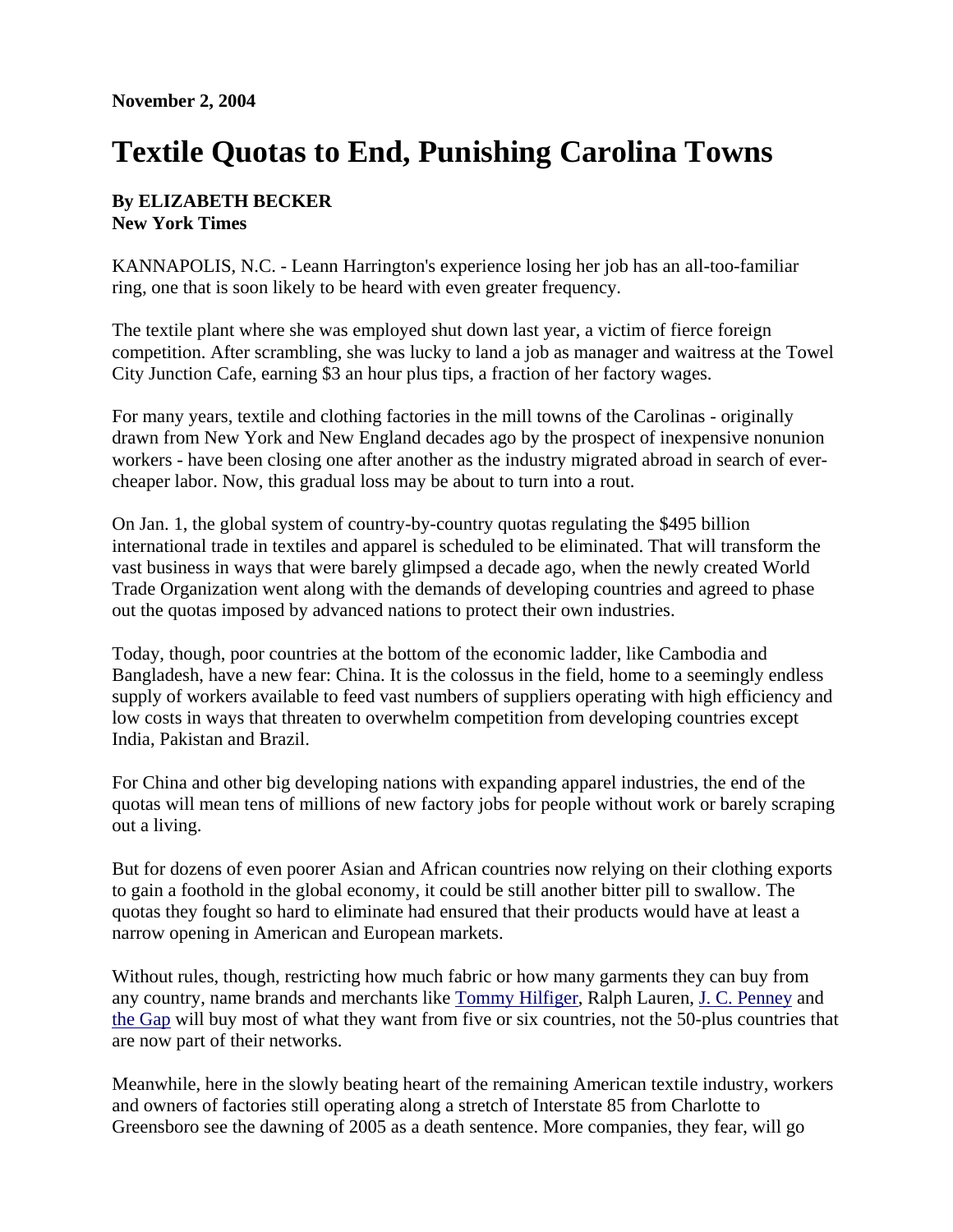bankrupt. More communities will wither like Kannapolis, and thousands more workers will be desperate for training, employment and health insurance.

In hopes of staving off the worst, politicians in the Southeast from both parties are taking advantage of the close outlook for the presidential election to win last-minute concessions from the White House that could slow the flood of imports from China.

And, seriously weakened as it is, the American textile and apparel industry is still flexing its political muscles. [On Oct. 29, days before the election, the Bush administration accepted the industry's petition seeking relief, promising to consider special steps to limit Chinese exports.]

Most experts expect that China, left unimpeded, will gain almost half the global apparel market. Its factories now make about 20 percent of the clothing and textiles sold in the United States; China is expected to capture as much as 70 percent of that market, potentially leading to the closing of half the surviving American mills and layoffs for tens of thousands more workers.

Fashion executives say that those fears are exaggerated and that American manufacturers have already weathered the worst.

"Yes, China will benefit because of the quality of its goods," said Robert J. Zane, senior vice president for sourcing, manufacturing, logistics and distribution at Liz Claiborne in New York. "But it will be more at the expense of other Asian countries than at the expense of the American industry.''

And lost in the swirl of anxiety are the benefits that the change will bring to tens of millions of consumers. Americans alone are expected to save an estimated \$6 billion in lower-cost goods once the quotas are gone, allowing clothing makers and designers from New York to Milan the freedom to choose factories based on cost and quality rather than a complicated system of 1,300 categories for every nation.

But that is little consolation to this Carolina community of 36,000, which was reduced to an economic ghost town in little more than a year once Pillowtex, Ms. Harrington's former employer, fell into bankruptcy. The residents have remained, but the factories are being dismantled and the stores and shops shuttered on Main Street after this one-industry town lost its industry.

"I think the middle class is pretty much gone here," Ms. Harrington said as she cleared tables in the classic cafe of black-and-white-tile floor and red leather booths. "In one year our receipts in the cafe have been cut in half. People are starting to lose their unemployment benefits, and then there will be nothing left."

She had to compete for a job against more than 4,000 other workers who lost work when the mills that once made Cannon towels and sheets closed in July 2003.

While American consumers' household budgets will benefit from lower prices for blouses and pillowcases, the shock to the affected workers and communities will be immediate and gutwrenching.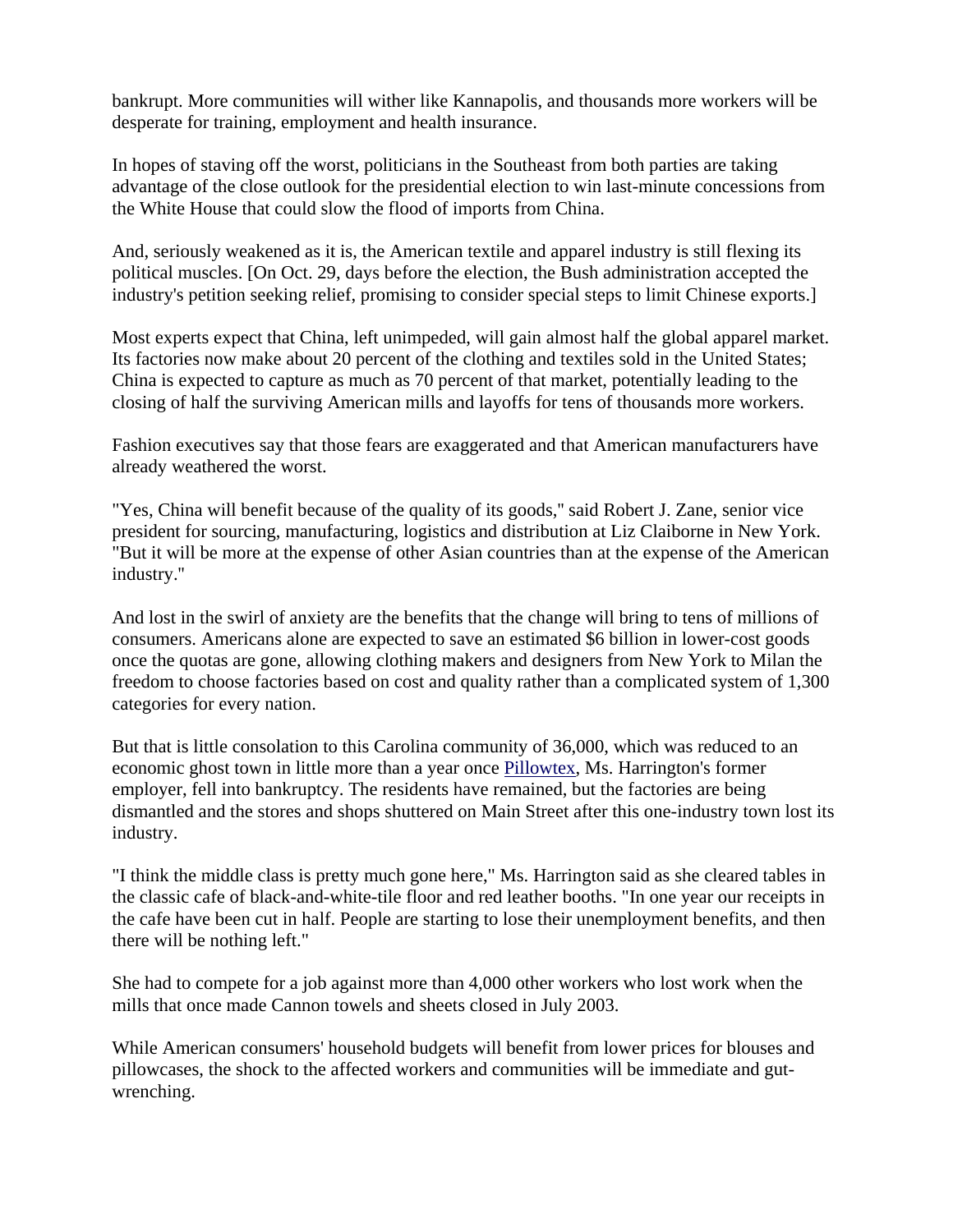"The end of the textile quotas will act like the tipping point on trade," said Robert D. Hormats, vice chairman of Goldman Sachs International in New York. "If we want to continue to enjoy public support toward moving toward more open trade, we have to do a lot more to help people dislocated by trade."

Dislocation is an understatement for what has happened to the people in this town.

"For generations, everyone worked in textiles - your mama or your daddy or your granddaddy," said Audrey Beaver, whose mother worked at the old Cannon mills until the bitter end.

Kannapolis grew up around the mills built in 1906 by James William Cannon. Identical row houses line the streets radiating from the empty factories that once employed 20,000. The cold smokestacks still rise above the town, but teams of machines and men in hard hats are tearing down the mills, with the machinery, scrap wood and metal being sold to the highest bidders.

Despite the grim employment picture, families have refused to move away from aging parents or new grandchildren. So fathers and mothers are searching for jobs in Charlotte and Greensboro, growing white-collar cities with service industries, and accepting long commuting times.

The United States, unlike other wealthy nations, provides little support for companies and workers who lose out in the global marketplace. Current trade adjustment assistance, largely aimed at training workers for new jobs, was denounced by factory owners and union officials in this region as too little and too difficult.

"The high-tech jobs never came to our town," said Delores Gambrell, 52, who is a former union organizer at the mill, "and the only good jobs are going to young people under 45 years of age. We've had to refinance our home. We're penny-pinching as much as we can, and I still don't know if we'll make it."

Her family's savings are gone and so, too, are the college plans of her youngest son, who was the first in the family to win acceptance at the University of North Carolina.

Union members and managers who were at each other's throats over organizing drives now agree that their common enemy is whichever administration is in Washington. In their opinion, neither President Bill Clinton nor President Bush fully understood the effect trade agreements would have on American industry.

"All I hear from Washington is that trade is a win-win proposition,'' said John A. Emrich, chief executive of Guilford Mills in Greensboro. "Then I look at our growing trade deficit and think about the 3,400 good people in our good factories that we had to let go, and I want someone to show me where we have won. We're talked to by Washington as if we hadn't a brain in our heads."

To stay afloat, Mr. Emrich shut seven factories and shifted the emphasis from producing apparel to making fabric for automobiles and for technical uses. His company's revenue fell to \$500 million last year from \$900 million in 1997.